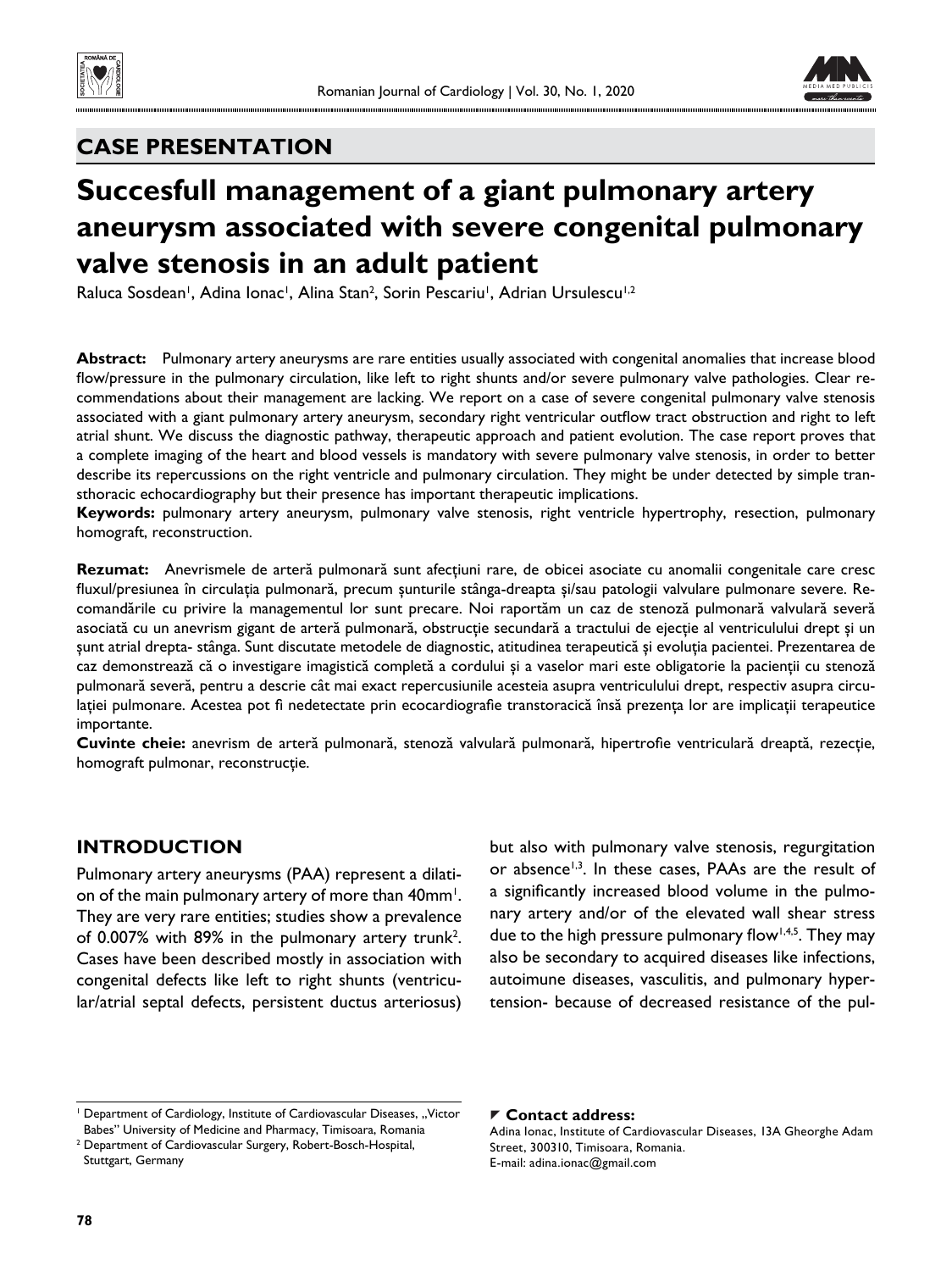monary artery wall- as well as iatrogenic or idiopathic. Cystic medial necrosis was detected in many samples after surgical resection of the PAA, but also normal samples were described $1,3$ . Pulmonary stenosis has been asociated with elastic fibres deficiency in the pulmonary artery wall, predisposing to dissection during balloon valvuloplasty<sup>6</sup>.

Because of their low frequency, data in the literature is still scarce regarding the PAAs pathophysiology and evolution, especially regarding dissection risk, and specific evidence based indications regarding their management are lacking<sup>1</sup>. Their diagnosis also has important implications in the associated lesions' treatment. These aspects are very important as PAAs may sometimes be hard to detect with conventional imaging techniques.

Our aim is to report the case of an adult patient with an unusual association between PAA and congenital pulmonary valve stenosis (PVS) with an excessive right ventricular outflow tract (RVOT) hypertrophy with significant systolic narrowing and a right to left (R-L) atrial shunt, describing the diagnostic pathway, therapeutic approach and patient evolution.

#### **CASE PRESENTATION**

A 47-year-old female patient, with known congenital pulmonary valve stenosis for which she initially deferred surgery, was admitted for advanced right heart failure symptomatology and signs, exacerbated in the last couple of months. Her medical history revealed, besides the congenital pulmonary stenosis, a grade II arterial hypertension and chronic C virus hepatitis. The heredo- collaterals were insignificant. Physical exam revealed grade II obesity, digital clubbing, perioral cyanosis and a palpable systolic impulse within the second left anterior intercostal space, with a grade 3/6 systolic murmur consistent with the pulmonary stenosis.

The ECG showed sinus rhythm with complete right bundle branch block and RV hypertrophy (Figure 1) and the postero-anterior thoracic radiography revealed cardiomegaly. The laboratory tests revealed erythrocytosis, hypoxemia and hepatocytolysis.

Transthoracic echocardiography (TTE), in spite of the low quality image, revealed a significantly hypertrophied RV without dilation (free wall of 8mm, RV end-diastolic diameter of 25mm) with a preserved systolic function (TAPSE of 21mm), severe pulmonary valve stenosis with a peak/mean pressure gradient of 62/31mmHg and an acceleration time of 300ms, and a



**Figure 1.** Twelve lead ECG revealing sinus rhythm with RBBB and RV hypertrophy.

large interatrial septum aneurysm. A subvalvular stenosis could not be excluded at this point. The right ventricle outflow tract was significantly hypertrophied and consecutively narrowed. Color Doppler revealed flow turbulence starting from the subvalvular area. Pulsed-wave Doppler at this level revealed a latepeaking dagger-shaped appearance of the signal, with a flow pressure of 16mmHg (Figure 2). No other significant problems could be found. The LV was normal sized with a preserved ejection fraction and a type 1 diastolic dysfunction, mild mitral and tricuspid valve regurgitation, and slight dilation of the right atrium. Transesophageal echocardiography (TEE) detected a small right to left shunt through a patent foramen ova-



**Figure 2.** Transthoracic echocardiography. Upper-left: parasternal short axis view- hypertrophied RV with a D-shaped LV secondary to RV pressure overload; Upper-right: parasternal short axis view-narrowed RVOT; Lower-left: short axis view, Continuous Wave Doppler- transpulmonary valve gradient of 62mmHg; Lower-right: short axis view, Pulsed Wave Doppler- RVOT (subvalvular) gradient of 16mmHg.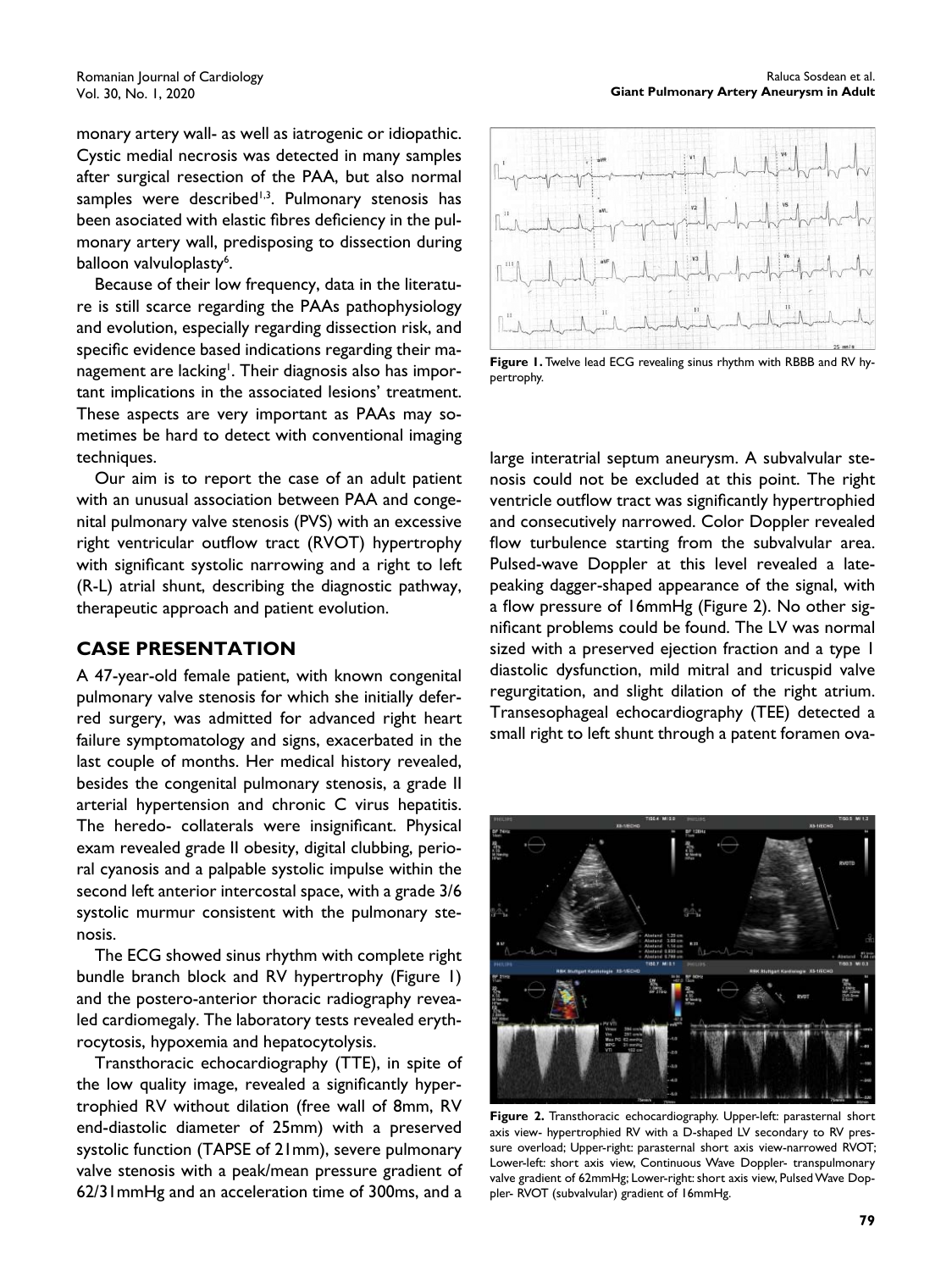

**Figure 3.** Transesophageal echocardiography. Left: interatrial septum aneurysm (arrow); Right: permeable foramen ovale with a small right to left shunt (arrow).



**Figure 4.** Cardiac magnetic resonance, True FISP Cine- Sequences. Left: transverse image-right ventricle hypertrophy (arrow), right atrial dilation; Right: sagittal image- right ventricle hypertrophy (arrow).

le, without any other supplemental findings (Figure 3). The pulmonary artery could not be properly visualized by echocardiography.

For proper and complete imaging of the actual disease, cardiac magnetic resonance (CMR) was performed. It showed a PV with significant doming and an

effective opening area of  $0.8$ cm<sup>2</sup> with flow acceleration starting in the RVOT in the presence of an important RVOT narrowing, as a result of excessive RV hypertrophy. It also revealed an important unknown PAA with a diameter of 58mm. The flow direction pointed to the area of maximal dilation (Figure 4 and 5). The other findings were concordant with the echo results.

Coronary catheterism revealed normal epicardial coronary arteries.

Surgical treatment was preferred over the percutaneous PV dilation despite the concern for unpredictable complications, as it offered the possibility of a complete therapy.

The procedure was optimally performed by an interdisciplinary team consisting of cardiac surgeons, an interventional cardiologist and an anesthesiologist. A classical median sternotomy was performed under general anesthesia. Cardiopulmonary bypass was established by cannulating the ascending aorta and the



**Figure 5.** Preoperatory cardiac magnetic resonance, True FISP Cine- Sequences. Left: transverse image- reduced pulmonary valve opening (arrow); Middle: sagittal image- gigantic main pulmonary artery aneurysm (arrow), significant RVOT narrowing; Right: transverse image- significant RVOT narrowing (arrow). See text for details.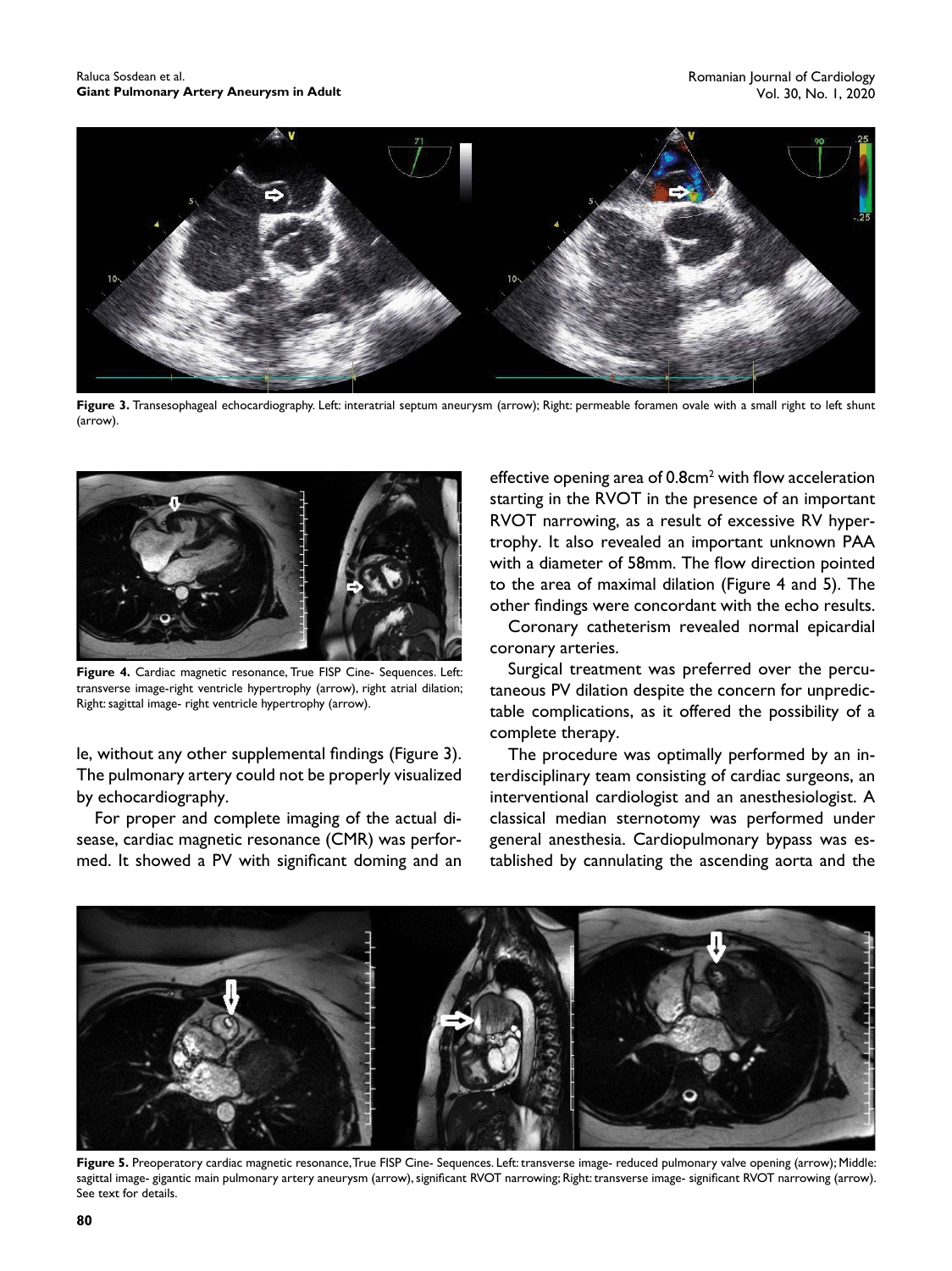

**Figure 6.** Sclerotic pulmonary valve with sutured commissures and impaired opening. Intraoperatory view.

superior and inferior vena cava. The ascending aorta was clamped and anterograde cardioplegy was started. The pulmonary valve could be inspected after opening the pulmonary artery. It was severely fibrotic and sclerotic so the decision was to replace the valve instead of repairing it (Figure 6). The excision of the pulmonary valve revealed a marked RV hypertrophy with a fibrotic aspect and severe RVOT stenosis. The RVOT was reconstructed using a pericardial patch, the pulmonary valve was replaced with a homograft, which was designated for the valve and the proximal part of the PA, the PAA was resected and replaced with a Yvascular prosthesis, and the atrial shunt was sutured. The intraoperative TEE validated a good result with no pulmonary regurgitation. The surgical intervention lasted for 208 minutes. Postoperatively the patient was transferred to the intensive care unit, where she was extubated after 5 hours.

Histopathological examination of the valve and artery revealed myxoid degenerescence with a high quantity of fibrotic tissue especially in the valvular segment. Postoperative evolution was favorable, without complications, except for transient pleural and pericardial effusion that resolved with medical therapy. TTE, TEE and CMR reevaluation along with the 3-year symptom-free evolution of the patient demonstrated the success of the intervention (Figure 7), without alteration of the RV systolic function. Her long- term medication included an antiplatelet drug, an angiotensin converting enzyme blocker, a beta-blocker, a loop diuretic and an aldosterone receptor blocker.

#### **DISCUSSIONS**

Pulmonary artery aneurysms are frequently associated with pulmonary stenosis or left to right shunts including atrial septal defects. When both pulmonary valve stenosis and atrial septal defects are present, significant left-to-right shunt is often prevented by the RV outflow obstruction, which protects the pulmonary bed until adulthood<sup>7</sup>. In our case, the cause of the aneurysm development was, most probably, the high pressure through the pulmonary stenosis acting on a pathologically modified pulmonary artery wall structure. The atrial shunt in this case was the result of the high pressure in the right cavities, secondary to the outflow obstruction, acting on the interatrial septum and resulting in a significant IAS aneurysm and opening the foramen ovale as an adapting mechanism to reduce the pressure. This might have slowed the evolution to heart failure, explaining the late symptomatology, but



Figure 7. Postoperatory cardiac magnetic resonance, True FISP Cine- Sequences. Left: transverse image- normal pulmonary valve homograft opening (arrow); Middle: sagittal image- normal aspect of the main pulmonary artery prosthesis and of the RVOT plasty (arrows); Right: transverse image- normal aspect of the RVOT plasty (arrow). See text for details.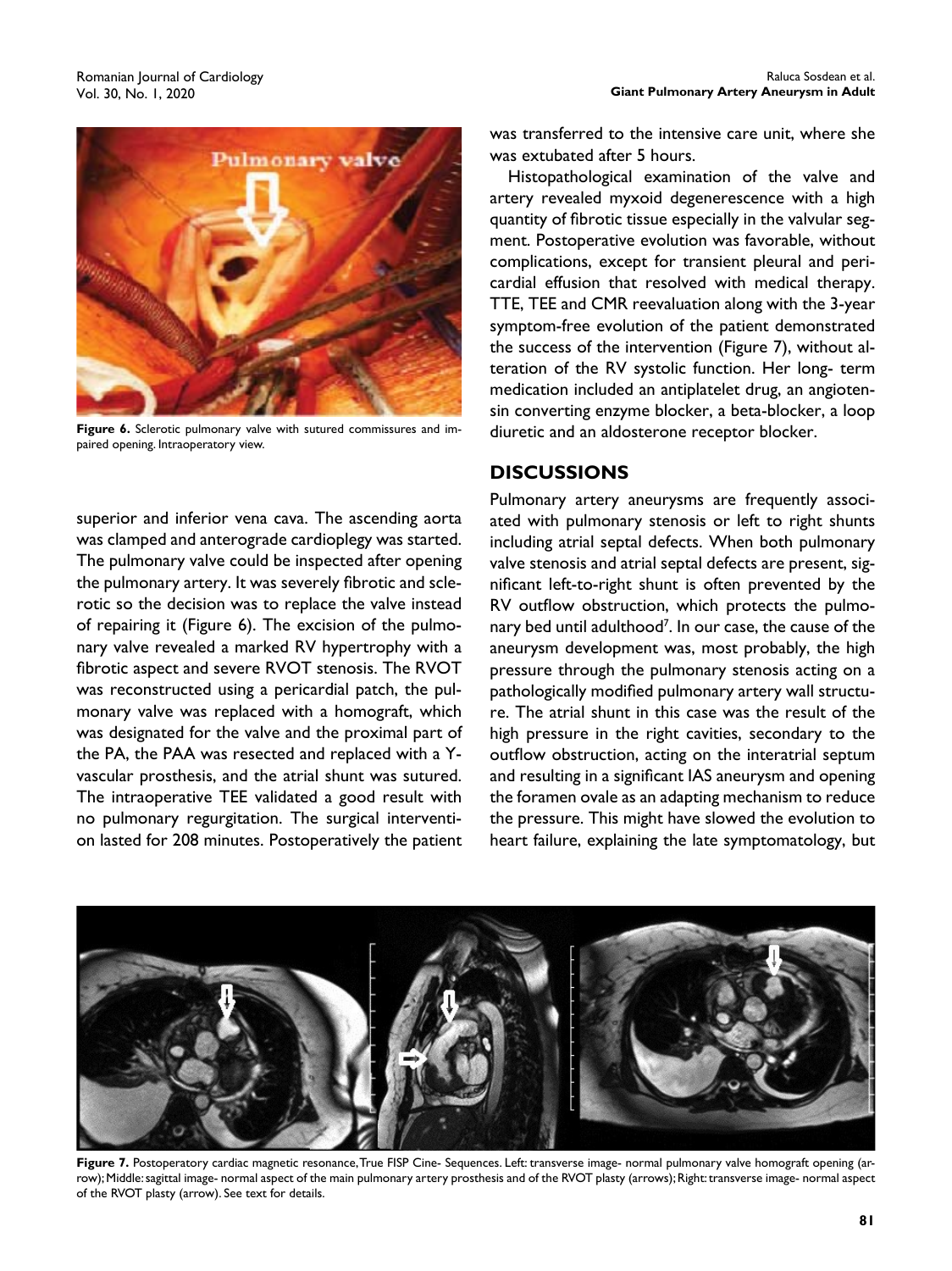it was not enough to prevent the PAA development. The spontaneous closure was uncertain after resolving the obstruction, and for this reason the decision was to close it during the same surgical intervention.

A debatable aspect is the RVOT (subvalvular) stenosis. First, there is the discrepancy between the anatomical aspect of the RVOT visualized by echo, but better by CMR and direct inspection during surgery, which proved subvalvular stenosis, and the uncertain/ indefinite aspect of the PW Doppler flow anvelope at this level. This problem was also described in patients with coexisting aortic stenosis and obstructive hypertrophic cardiomyopathy. The left ventricle outflow tract obstruction is often masked in this situation by the extreme afterload of the LV induced by the valvular stenosis, consecutively minimizing the subvalvular obstruction in an artificial manner<sup>8</sup>. This may also be a valid explanation for our situation. Another problem is the possible RVOT obstruction worsening immediately after PS afterload relief with refractory heart failure worsening. Cases of right ventricular failure because of exacerbated RVOT gradient after pulmonary balloon valvuloplasty are described in the literature. Beta- blockers proved to be efficient in this situation and the RV hypertrophy is reported to regress after several weeks-months even in adults<sup>9</sup>. Data is poor in the literature, though, and given the fibrotic aspect of the RVOT in our patient and the risk for this to impede reverse remodeling, RVOT plasty was considered to be a safer approach<sup>9,10</sup>. The significant improvement in the afterload after surgery, without pulmonary regurgitation, contributed to the preservation of RV function by decreasing intraventricular pressures, wall stress and oxygen demand<sup>11</sup>.

Most probably the PAA developed secondary to the high velocity and pressure of the flow through the stenotic pulmonary valve, acting as a long-term and continuous stress on a pathologically modified PA wall structure. The CMR aspect was concordant with the observations of Fenster et al; they demonstrated a supravalvular systolic separated flow, with a significant region of counterclockwise recirculation, by 4D CMR, in a 33 year old woman with bicuspid pulmonary valve and moderate pulmonary stenosis. They hypothesize that this flow may be responsible for pulmonary artery aneurysm formation in these patients4. The best therapeutic option is still debated. Some authors reported cases without complications and even regression of the aneurysm after valvuloplasty for pulmonary stenosis<sup>12</sup>. Other authors recommend the use of the

same criteria as for aortic aneurysms to decide surgical intervention, consisting in a diameter of more than 5,5cm, symptoms, more than 0,5cm diameter increase in 6 months, complications, etc<sup>1</sup>. A careful management is generally recommended, because even if the rupture risk is low, there are also other possible fatal complications that may occur, like pulmonary embolism, heart failure and compression of the surrounding structures including the coronary arteries<sup>13</sup>. Duijinhouwer et al. concluded in a recent review and analysis that pulmonary hypertension in congenital heart disease (CHD), a fast diameter growth (>2 mm/ year), tissue weakness mostly due to infection are the most frequent predisposing factors for dissection, and in the rest of the cases, the risk is low<sup>3</sup>. On the other hand, Adodo et al consider PA dissection to be underestimated because it is most often a fatal condition, as it has the tendency to rupture rather than extend<sup>14</sup>. The surgical outcomes for PAA are satisfactory according to data in the literature. There are two main strategies: aneurysmorrhaphy with excision of the excessive arterial and complete replacement with arterial grafts, including homografts and Y-vascular grafts. In our case, complete replacement was preferred, as cases of PAA recurrence after aneurysmorrhaphy were reported. The Y-vascular graft was used along with the homograft because of the gigantic dimensions of the aneurysm. Also, in adults with PAA secondary to congenital heart disease, the PA wall is weak<sup>15,16</sup>, and may increase the risk of such complications on the long term.

Interventional treatment in this case would have been incomplete and most probably with a poor outcome, even if the surgical risk was high in this patient, given all the pathologies that needed to be resolved and the associated comorbidities.

## **CONCLUSIONS**

The entity associating PAA and congenital PVS in adulthood is rare, but a complete imaging of the heart and great vessels is always mandatory with this congenital disorder as it has important treatment implications. Surgical intervention in this setting represented the only appropriate and complete curative treatment. The case is worth mentioning as it reports an unusual presentation of a rare congenital disease in an adult patient, describing its complete particular phenotype, management and long-term evolution.

**Conflicts of interes: none declared.**